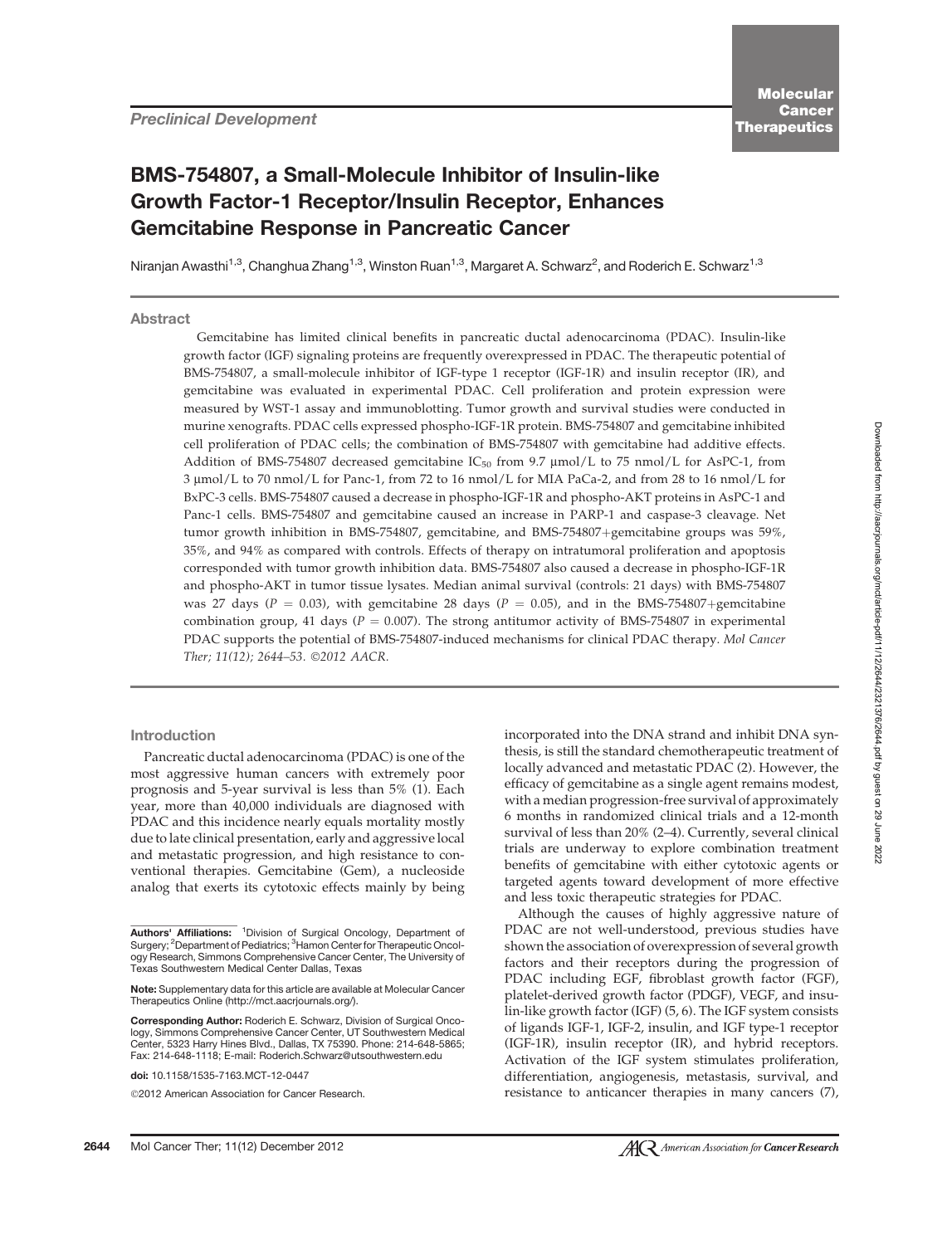supporting the IGF system as an attractive therapeutic target. In the IGF system, IGF-1R is the primary mitogenic receptor that is overexpressed and has increased tyrosine kinase activity in several cancer types including PDAC (6, 8, 9). The binding of 2 IGF-1R ligands, IGF-1 and IGF-2, leads to the activation of several downstream signal transduction pathways including the phosphatidylinositol 3′-kinase (PI3K)/AKT and mitogen-activated protein kinase (MAPK) signaling pathways (10, 11). IGF-1R shares significant structural homology with IR. Although the binding of insulin to IR is primarily directed to regulate glucose homeostasis, this binding has also been shown to stimulate mitogenic signaling in cancer cells (12). IR has 2 isoforms, the classic IR-B that binds insulin leading to predominantly metabolic effects (13), and IR-A that binds insulin and IGF-2 causing proliferative effects (14). IR also has the ability to form hybrid receptors with IGF-1R (15, 16), which increases the complexity in targeting the IGF signaling pathway and suggests that the inhibition of both IR and IGF-1R may be beneficial for cancer therapy.

The strategy to target IGF-1R with specific monoclonal antibodies is attractive, as IGF-1R is the primary mitogenic receptor responsible for transducing IGF-1 and IGF-2, and as glucose homeostasis remains intact because of lack of IR-B inhibition (17, 18). However, monoclonal antibodies binding specifically to IGF-1R and not to IR could potentially provide escape mechanism for insulin and IGF-2 signaling, leading to limited clinical response. Interestingly, hyperglycemia and evidence of insulin resistance was observed clinically even with the IGF-1R antibody therapy (19). Tyrosine kinase inhibitors can more indiscriminately regulate the kinase domain activity of all IGF system receptors as their primary sequence share 84% homology in the kinase domain with near complete conservation in the ATP binding pocket (20). BMS-754807 is a potent oral, reversible small molecule tyrosine kinase inhibitor of the IGF-1R/IR family kinases. BMS-754807 has shown antitumor activity in a broad range of tumor types in vitro and in vivo (21–23). This drug is currently under phase I clinical investigation for the treatment of a variety of human cancers. In the present study, we evaluated the in vitro and in vivo efficacy of BMS-754807 alone and in combination with gemcitabine in an attempt to identify a more effective PDAC therapeutic strategy.

# Materials and Methods

## Cell culture and reagents

The human PDAC cell lines AsPC-1, BxPC-3,MIA PaCa-2, and Panc-1 were obtained from the American Type Culture Collection (ATCC) and cultured in RPMI-1640 medium (Sigma Chemical Co.) supplemented with 10% FBS at  $37^{\circ}$ C in a humidified  $5\%$  CO<sub>2</sub> atmosphere. Each cell line was tested and authenticated by ATCC. Cells were initially grown and multiple aliquots were cryopreserved. All the cell lines were used within 6 months after resuscitation. BMS-754807 was purchased from Active Biochemicals Co. Limited. Gemcitabine was purchased from Eli Lilly Corporation. The cell proliferation reagent WST-1 was purchased from Roche Diagnostic Corporation.

## Cell viability assay

Cell viability of PDAC lines was evaluated by the colorimetric WST-1 assay. The measurement is based on the ability of viable cells to cleave the sulfonated tetrazolium salt WST-1 (4-[3-(4-iodophenyl)-2-(4-nitrophenyl)- 2H-5-tetrazolio]-1,3-benzene disulfonate) by mitochondrial dehydrogenases. PDAC cells (4,000 cells/well) were plated in a 96-well plate in regular growth medium, and after 16 hours the medium was replaced with 2% FBS containing medium. After 5 hours of incubation, the cells were treated with BMS-754807 and gemcitabine. The range of concentrations used  $(100 \text{ nmol/L to } 10 \text{ µmol/L})$ for BMS-754807 and gemcitabine was comparable with their clinically achievable concentrations. After 72 hours, 10 mL WST-1 reagent was added in each well followed by additional incubation for 2 hours. The absorbance at 450 nm was measured using a microplate reader.

#### Western blot analysis

Subconfluent monolayers of PDAC cells were treated with BMS-754807 (10  $\mu$ mol/L) and gemcitabine (10 mmol/L). The cells were lysed after 24 hours as previously described (24). To obtain tumor lysates, tumor tissues obtained from the in vivo tumor growth experiment were immediately snap-frozen in liquid nitrogen and stored at -80°C. These samples were crushed in liquid nitrogen using a sterilized mortar, resuspended in lysis buffer, and extracts were sonicated on ice for 10 minutes. Supernatants were recovered by centrifugation at 13,000 rpm, protein concentrations were measured and equal amounts of total protein were separated by SDS-PAGE. Proteins were transferred to PVDF membranes (Bio-Rad) followed by blocking with 5% milk in TBS-T for 1 hour. The membranes were incubated overnight at  $4^{\circ}\mathrm{C}$  with the following antibodies: total IGF-1R, phospho-IGF-1R (Tyr1135/ 1136)/IR (Tyr1150/1151; #3024), total AKT, phospho-AKT (Ser473), cleaved poly (ADP-ribose) polymerase-1 (PARP-1), cleaved caspase-3 (all from Cell Signaling Technology), a-tubulin, and glyceraldehyde 3-phosphate dehydrogenase (GAPDH; both from Sigma). The membranes were then incubated with the corresponding horseradish peroxidase (HRP)–conjugated secondary antibodies (Pierce Biotechnologies) for 1 to 2 hours. Specific bands were detected using the enhanced chemiluminescence reagent (ECL, PerkinElmer Life Sciences) on autoradiographic film and quantitated by densitometry.

#### Subcutaneous tumor growth study

Animal studies were conducted in accordance with the Institutional Animal Care and Use Committee at the University of Texas Southwestern Medical Center. Athymic female nude mice (4–6 weeks old) were used to establish the subcutaneous xenograft model for tumor growth as previously described (25). AsPC-1 cells  $(0.75 \times 10^6)$ were subcutaneously injected in each mouse. The mice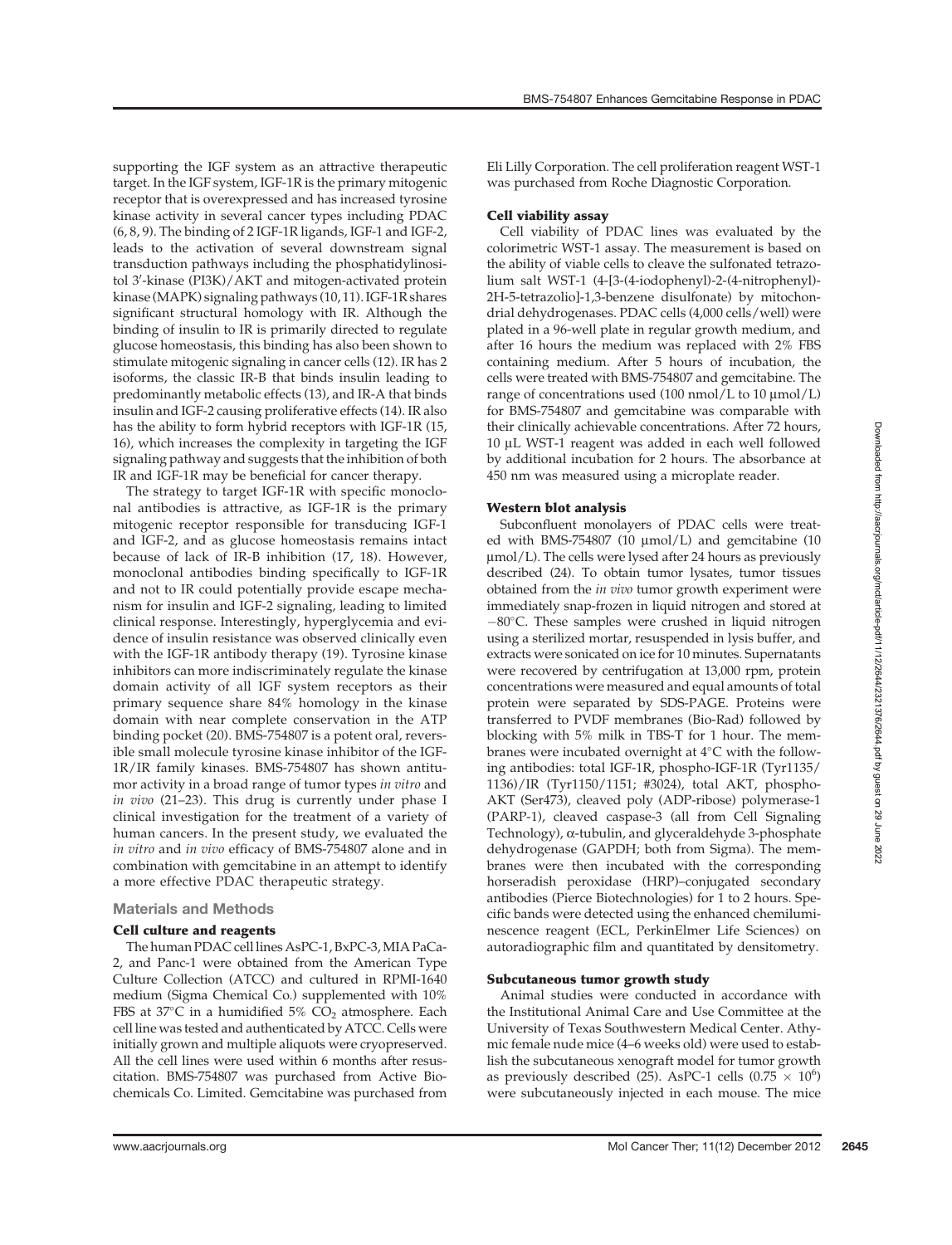

Figure 1. BMS-754807 inhibits the in vitro cell proliferation of PDAC cells AsPC-1, BxPC-3, MIA PaCa-2, and Panc-1. A, total cell extracts of PDAC cells were analyzed by immunoblotting for phospho-IGF-1R and total IGF-1R. B, PDAC cells were plated on 96-well plates and treated with 100, 500, 1,000, and 10,000 nmol/L concentrations of BMS-754807. After 72 hours, 10 µL WST-1 reagent was added in each well and incubated for 2 additional hours. The absorbance at 450 nm was measured using a microplate reader. The resulting number of viable cells was calculated by measuring absorbance of color produced in each well. Data are the  $mean + SD$  of triplicate determinations.

were weighed twice a week. Fourteen days after tumor cell injection, all mice had measurable tumor. Mice were then randomly grouped ( $n = 6-8$  per group) and treated intraperitoneally with PBS (control), BMS-754807 (25 mg/ kg in 100  $\mu$ L PBS, 5 times a week), and gemcitabine (100 mg/kg in 100  $\mu$ L PBS, twice weekly) for 14 days. The tumor size was measured twice weekly, and tumor volume (V) was calculated using the formula  $V = \frac{1}{2} (L \times$  $(W)^2$ , whereby  $L =$  length and  $W =$  width. Net growth in tumor size for each mouse was calculated by subtracting tumor volume on the first treatment day from that on the last day. After completion of treatment, all mice were euthanized, tumors were dissected, weighed, and processed for histological, immunohistochemical and Western blot analysis.

## Immunohistochemical analysis

Tumor tissue specimens were fixed in 4% paraformaldehyde and embedded in paraffin. Intratumoral proliferation was measured by Ki67 nuclear antigen staining as per manufacturer's protocol (Abcam). Briefly, paraffinembedded tissue sections were cut  $(5 \mu m)$ , deparaffinized, and rehydrated. Antigen retrieval was carried out by heating the tissue sections in citrate buffer. The tissue sections were incubated with CAS blocking buffer followed by 1-hour incubation with Ki67 antibody (1:200 dilution) and 40 minutes of incubation with Cy3 (1:200 dilution) secondary antibody. Slides were mounted using mounting solution containing 4<sup>0</sup> ,6-diamidino-2-phenylindole (DAPI; Invitrogen). Intratumoral proliferative index was evaluated by calculating the Ki67-positive cells from 5

different high-power fields in a blinded manner. Intratumoral apoptotic activity was evaluated by staining tissue sections with the Apoptag Apoptosis Detection Kit according to the manufacturer's instructions. Fluorescence microscopy was used to detect fluorescent signals using the IX81 Olympus microscope equipped with a Hamamatsu Orca digital camera (Hamamatsu Corporation) and a DSU spinning confocal unit using Slidebook software (Intelligent Imaging Innovations).

## Animal survival analysis

Animal survival studies were conducted using 6- to 8-week-old female severe combined immunodeficient (SCID) mice (26). The mice were intraperitoneally injected with AsPC-1 (0.75  $\times$  10<sup>6</sup>) cells and body weight was measured twice a week. Two weeks after tumor cell injection, mice were randomly grouped ( $n = 6-8$  per group) and treated intraperitoneally with PBS (control), BMS-754807 (25 mg/kg in  $100 \mu$ L PBS, 5 times a week), and gemcitabine (100 mg/kg, twice weekly) for 2 weeks. Animals were euthanized when turning moribund according to predefined criteria (27, 28). Animal survival was evaluated from the first day of treatment until death.

#### Statistical analysis

Statistical significance was analyzed by the 2-tailed Student t test using GraphPad Prism 4 Software (Graph-Pad Software).In vitro cell proliferation data are expressed as mean  $\pm$  SD. Statistical analysis for normally distributed in vivo study data was conducted by ANOVA for multiple group comparison and Student  $t$  test for the individual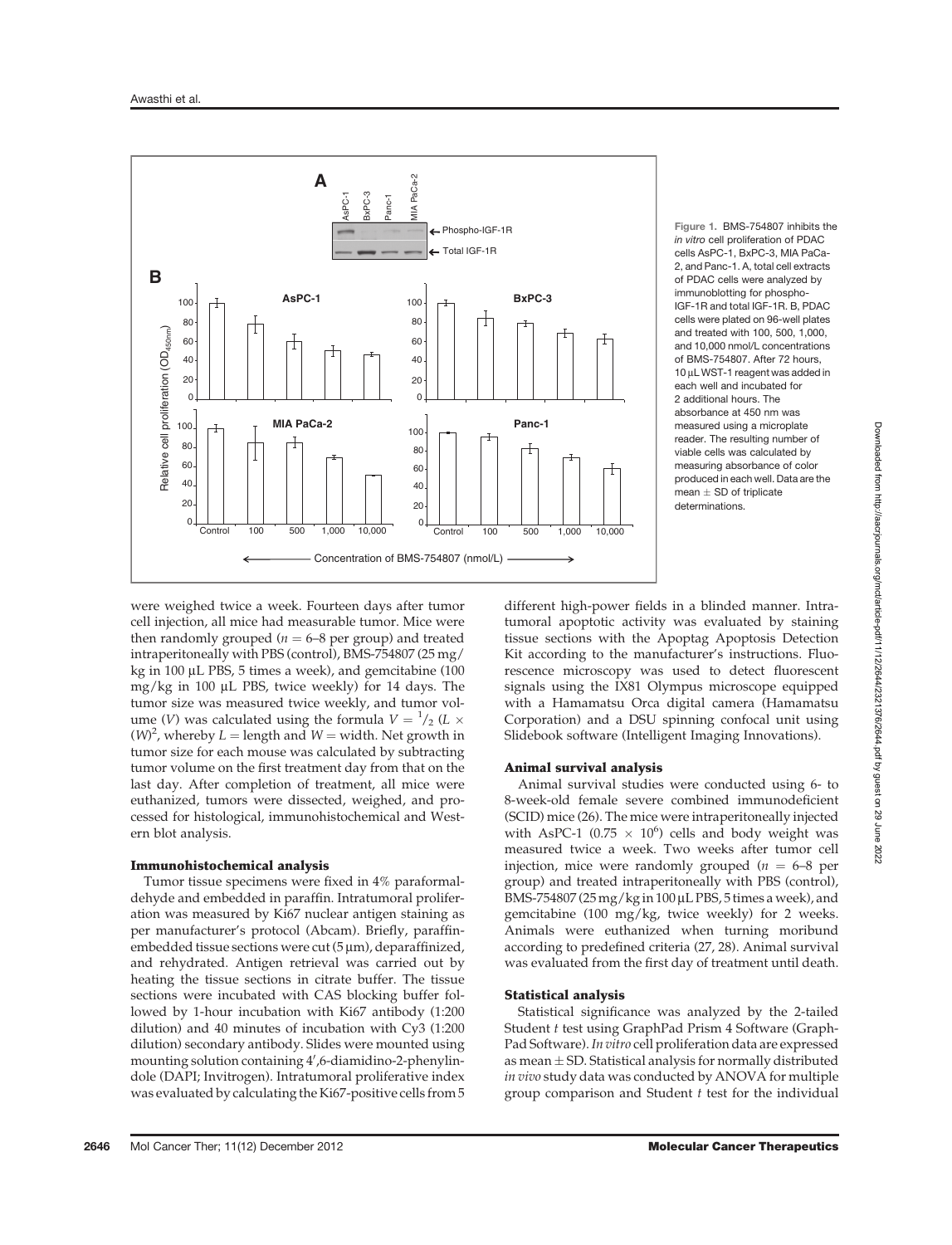BMS-754807 Enhances Gemcitabine Response in PDAC

group comparison. Survival study statistics were evaluated with StatView for Macintosh (SAS) by nonparametric survival statistics and log-rank testing. Values of  $P < 0.05$ were considered to represent statistically significant group differences.

## **Results**

#### BMS-754807 inhibits PDAC cell proliferation

Analysis of human PDAC cells AsPC-1, BxPC-3, MIA PaCa-2, and Panc-1, revealed that all 4 lines expressed IGF-1R and phospho-IGF-1R. Expression of phospho-IGF-1R was in the following order: AsPC-1>Panc-1>MIA PaCa-2>BxPC-3 (Fig. 1). BMS-754807 dose-dependently inhibited PDAC cell proliferation, with an inhibition in cell proliferation at  $10 \mu \text{mol/L}$  of  $54\%, 37\%, 49\%,$  and  $39\%$ in AsPC-1, BxPC-3, MIA PaCa-2, and Panc-1 cells, respectively. Interestingly, inhibition in cell proliferation of PDAC cells by BMS-754807 seems to correlate to their expression of phospho-IGF-1R (Fig. 1).

# BMS-754807 addition decreases gemcitabine  $IC_{50}$  in PDAC lines

Gemcitabine, a standard anti-PDAC chemotherapy agent, inhibited cell proliferation of PDAC lines in a dose-dependent manner. At 500 nmol/L, the inhibition in cell proliferation was 27%, 65%, 55%, and 29% in AsPC-1, BxPC-3, MIA PaCa-2, and Panc-1 cells, respectively (Fig. 2). The combination of BMS-754807 with gemcitabine had enhancing inhibitory effects. Including BMS-754807 at its IC<sub>25</sub> decreased the gemcitabine IC<sub>50</sub> from 9.7  $\mu$ mol/L to 75 nmol/L for AsPC-1, from 28 to 16 nmol/L for BxPC-3 cells, from 72 to 16 nmol/L for MIA PaCa-2, and from  $3 \mu$ mol/L to 70 nmol/L for Panc-1 cells, respectively (Fig. 2).



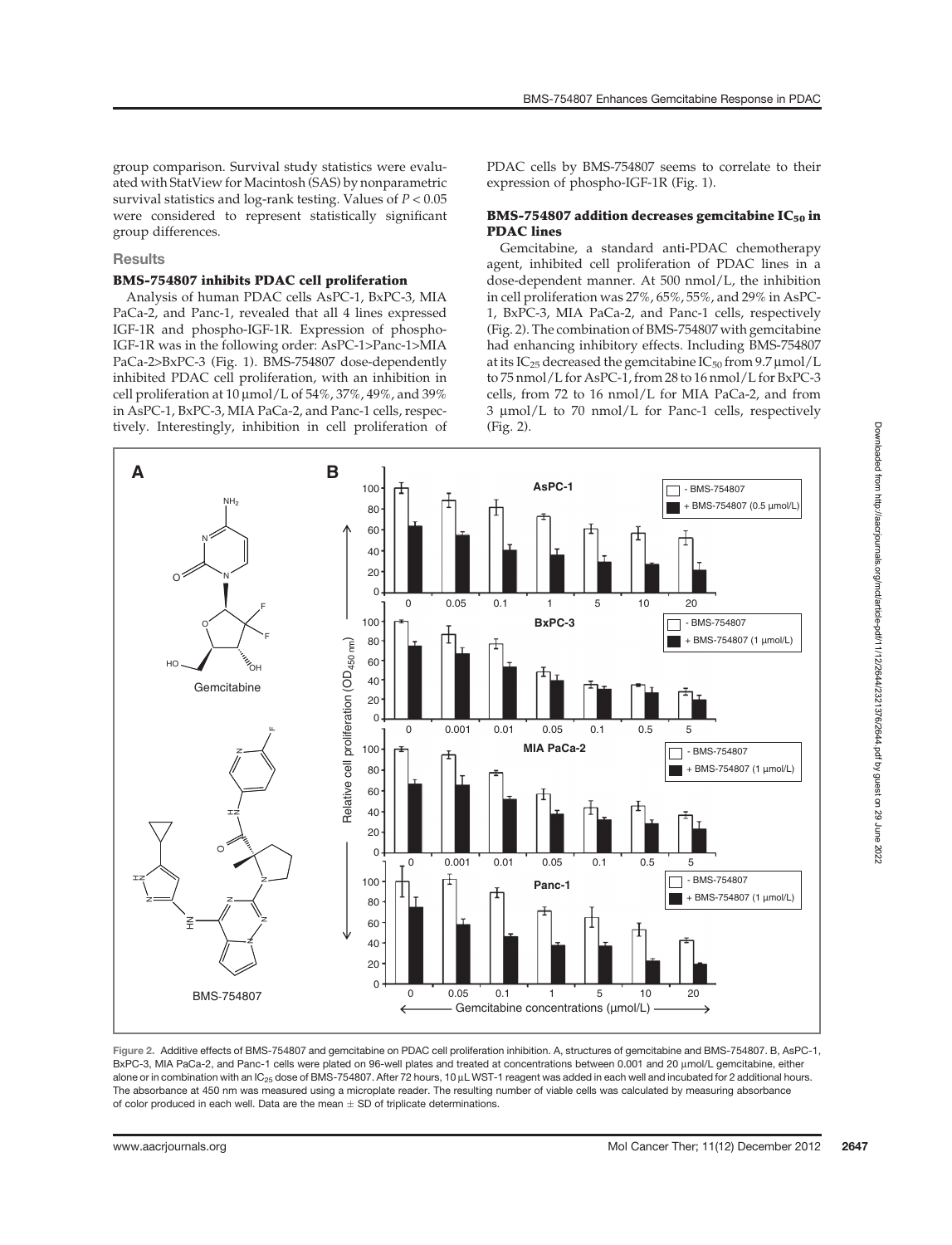#### BMS-754807 blocks IGF signaling proteins and induces apoptosis

The effect of BMS-754807 on the IGF/receptor axis was investigated using AsPC-1 and Panc-1 PDAC cell lines that were most responsive to this drug in terms of causing a shift in the gemcitabine  $IC_{50}$ . Immunoblot analysis revealed that BMS-754807 blocked the expression of phosphorylated IGF-1R and downstream signaling protein phospho-AKT in both cells lines. The effect of BMS-754807 on chemotherapy-induced apoptosis was also evaluated by analyzing cleavage of caspase-3 and PARP-1 proteins as markers of apoptosis. Gemcitabine and BMS-754807 as single agent induced expression of cleaved caspase-3 and PARP-1, whereas the combination of BMS-754807 with gemcitabine caused additive effects on induction in cleavage of these apoptosis-related proteins (Fig. 3).

## BMS-754807 inhibits the growth of PDAC xenografts and enhances gemcitabine antitumor response

BMS-754807 significantly inhibited the growth of AsPC-1 xenografts. Treatment of AsPC-1 tumor-bearing mice with BMS-754807 (25 mg/kg, 5 times a week for 2 weeks) resulted in statistically significant net tumor growth inhibition of 59% ( $P = 0.02$ ) as compared with the PBS-treated control group (Fig. 4A and B). The evaluation of gemcitabine alone treatment in this model resulted in net tumor growth inhibition of 35% ( $P = 0.05$ ). The combination treatment of AsPC-1 tumor-bearing mice with BMS-754807 and gemcitabine resulted in a 94% inhibition in net tumor growth ( $P = 0.0007$ ) as compared with



Figure 3. BMS-754807 and gemcitabine effects on the IGF-signaling pathway and apoptosis-related proteins. A subconfluent monolayer of human PDAC cells AsPC-1 and Panc-1 was treated with BMS-754807 (10 mmol/L) and gemcitabine (10 mmol/L), either alone or in combination for 16 hours. Total cell extracts were analyzed by immunoblotting for p-IGF-1R, total IGF-1R, p-AKT, total-AKT, cleaved PARP-1, cleaved caspase-3, and  $\alpha$ -tubulin (loading control) proteins. Data are representative of 2 independent experiments with similar results.

controls (Fig. 4A and B). The difference in net tumor growth inhibition in the combination group was significantly different as compared with gemcitabine monotherapy ( $P = 0.003$ ) or BMS-754807 monotherapy  $(P = 0.04)$ .

Mechanisms of antitumor activity of BMS-754807, either alone or in combination with gemcitabine, were examined by Western blot analysis of protein lysates from AsPC-1 xenografts. A significant decrease in the expression of phospho-IGF-1R was observed in the BMS-754807– treated groups. BMS-754807 treatment also decreased the expression of the downstream signaling protein phospho-AKT (Fig. 4C). Evaluation of intratumoral apoptosis by analyzing expression of cleaved caspase-3 and cleaved PARP-1 proteins revealed that BMS-754807 and gemcitabine both induced cleavage of caspase-3 and PARP-1, and that the combination of these 2 agents had additive effects on cleavage of these apoptosis-related proteins (Fig. 4C).

No significant change in mice body weight was observed in the BMS-754807, gemcitabine, or combination therapy groups (Supplementary Fig. S1).

## BMS-754807 inhibits intratumoral proliferation, induces apoptosis and enhances gemcitabine response

Further investigation of mechanisms of the antitumor activity of BMS-754807 by immunohistochemical analyses of tumor tissues revealed that the tumors of BMS-754807–treated mice presented a decreased tumor cell proliferation rate. Intratumoral proliferative index decreased by 29% ( $P = 0.038$ ) in the BMS-754807-treated group as compared with controls. Gemcitabine monotherapy caused a 37% decrease in intratumoral proliferation as compared with controls ( $P = 0.0005$ ). The combination of BMS-754807 and gemcitabine resulted in 39% decrease in proliferative activity as compared with control group ( $P = 0.001$ ). However, the decrease in the intratumoral proliferative index in the combination treatment group was not significantly different than either therapy alone (Fig. 5).

Examination of intratumoral apoptosis in tumor tissues revealed a 3.9-fold increase in apoptotic index in the BMS-754807 monotherapy group ( $P = 0.004$ ) and a 4.4-fold increase in the gemcitabine-treated group ( $P = 0.003$ ) as compared with the control group. The combination of BMS-754807 and gemcitabine led to a 6.4-fold induction in intratumoral apoptosis ( $P = 0.0005$ ). Induction in intratumoral apoptosis in the combination treatment group was significantly higher than in the BMS-754807 monotherapy ( $P = 0.037$ ) or gemcitabine monotherapy ( $P =$ 0.003) groups (Fig. 5).

## BMS-754807 increases animal survival and further enhances gemcitabine survival benefits

In AsPC-1 PDAC murine xenograft study, the median survival of nonobese diabetic/severe combined immunodeficient (NOD/SCID) mice was 21 days in the control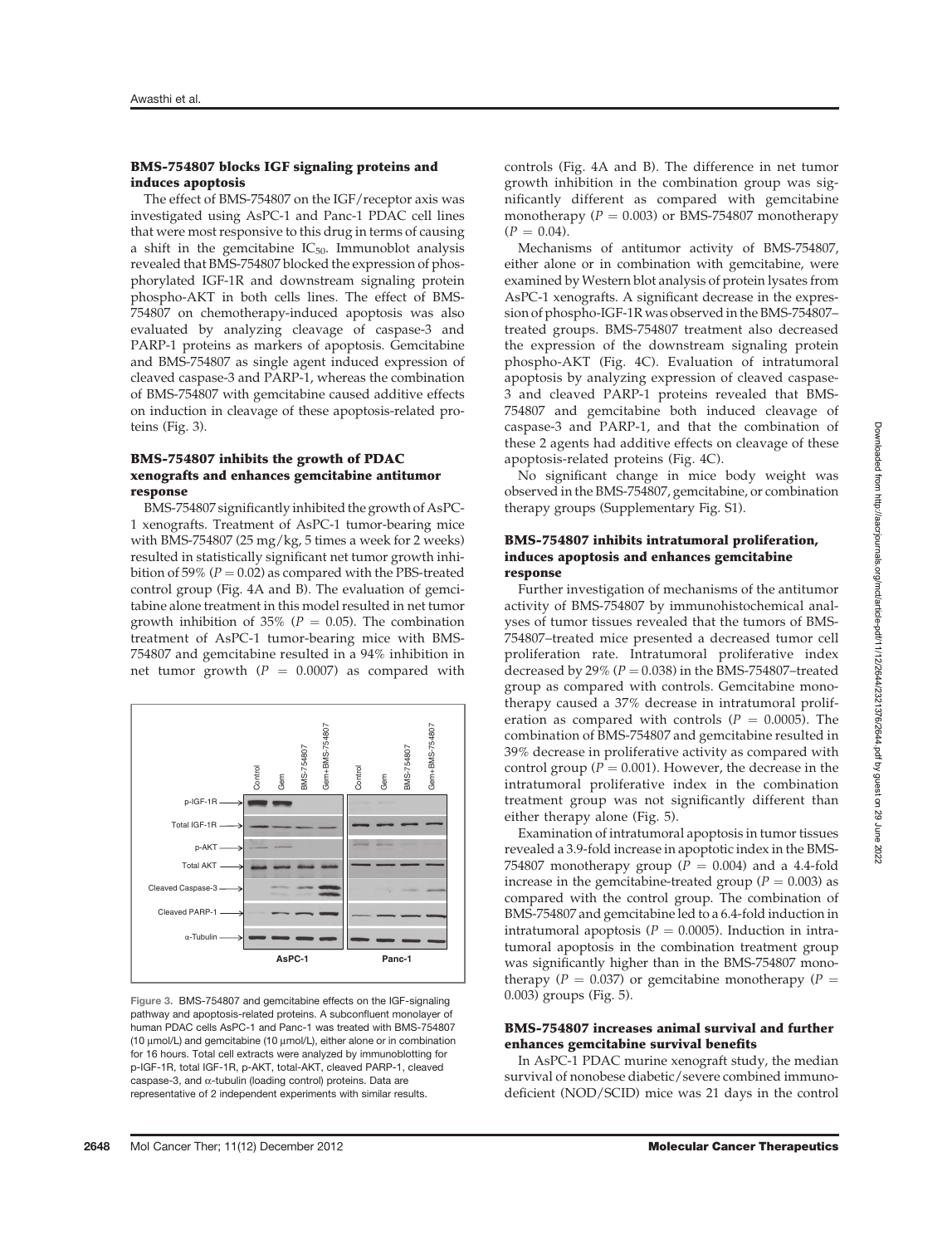

Figure 4. BMS-754807 and gemcitabine inhibit growth of established local PDAC tumor. Nude mice were subcutaneously injected with AsPC-1 cells and treated with BMS-754807 and gemcitabine for 2 weeks. Tumor growth was measured twice a week using calipers. A, relative tumor volume is calculated by dividing the tumor volume at any time by the tumor volume at the start of treatment. B, net tumor growth was calculated by subtracting tumor volume on the first treatment day from that on the final day. Data are representative of mean values  $\pm$  SD from 6 to 8 mice per group.  $\bullet$ , significant difference  $(P < 0.05)$  versus control; \*, significant differences  $(P < 0.05)$  compared with monotherapy groups. C, BMS-754807 blocks IGF signaling proteins and induces apoptosis-related proteins. Tumor lysates were prepared from tumor tissue samples obtained from AsPC-1 tumor-bearing mice and were analyzed by immunoblotting. The intensity of bands was quantitated by densitometry and is represented in the bar graph after normalizing values with  $\alpha$ -tubulin expression. Data are representative of 2 independent experiments with similar results.

group. Median survival of mice was increased by BMS-754807 treatment to 27 days ( $P = 0.03$  vs. controls). Gemcitabine monotherapy resulted in a median survival of 28 days ( $P = 0.05$  vs. controls). The combination of BMS-754807 and gemcitabine had additive effects on mouse survival, with the median survival extended to 41 days. The median survival in the BMS-754807+gemcitabine group was significantly higher as compared with controls ( $P = 0.007$ ) or the 2 monotherapy groups  $(P = 0.01; Fig. 6).$ 

# **Discussion**

Most PDAC cases are unresectable at the time of presentation, due to unspecific and indistinct early symptoms. Also, local recurrence rate is very high in completely resected PDAC patients and they eventually require palliative treatment. Intrinsic and acquired chemoresistance to conventional chemotherapy continues to impact devastating prognosis in PDAC. Gemcitabine, the first-line adjuvant treatment of advanced and metastatic PDAC, provided some clinical benefits but a modest survival advantage (2). The majority of the gemcitabine basedcombination chemotherapy regimens for PDAC have failed to show any survival benefit (29, 30), except the EGF receptor inhibitor erlotinib that was approved in combination with gemcitabine based on a small but statistically significant improvement in overall survival (31). Recent advances in understanding of the molecular mechanisms of PDAC progression, however, have highlighted potential therapeutic targets for which combination therapy strategies seem promising. IGF-1R activation seems to be such a mechanism important for progression of several malignancies, and disruption of IGF-1R activation has been shown to inhibit growth and motility of a wide range of cancer cells, both in vitro and in animal models (32, 33). IGF-1R overexpression has also been correlated with tumor aggressiveness (34, 35), whereas IGF-1-deficient mice have reduced capacity to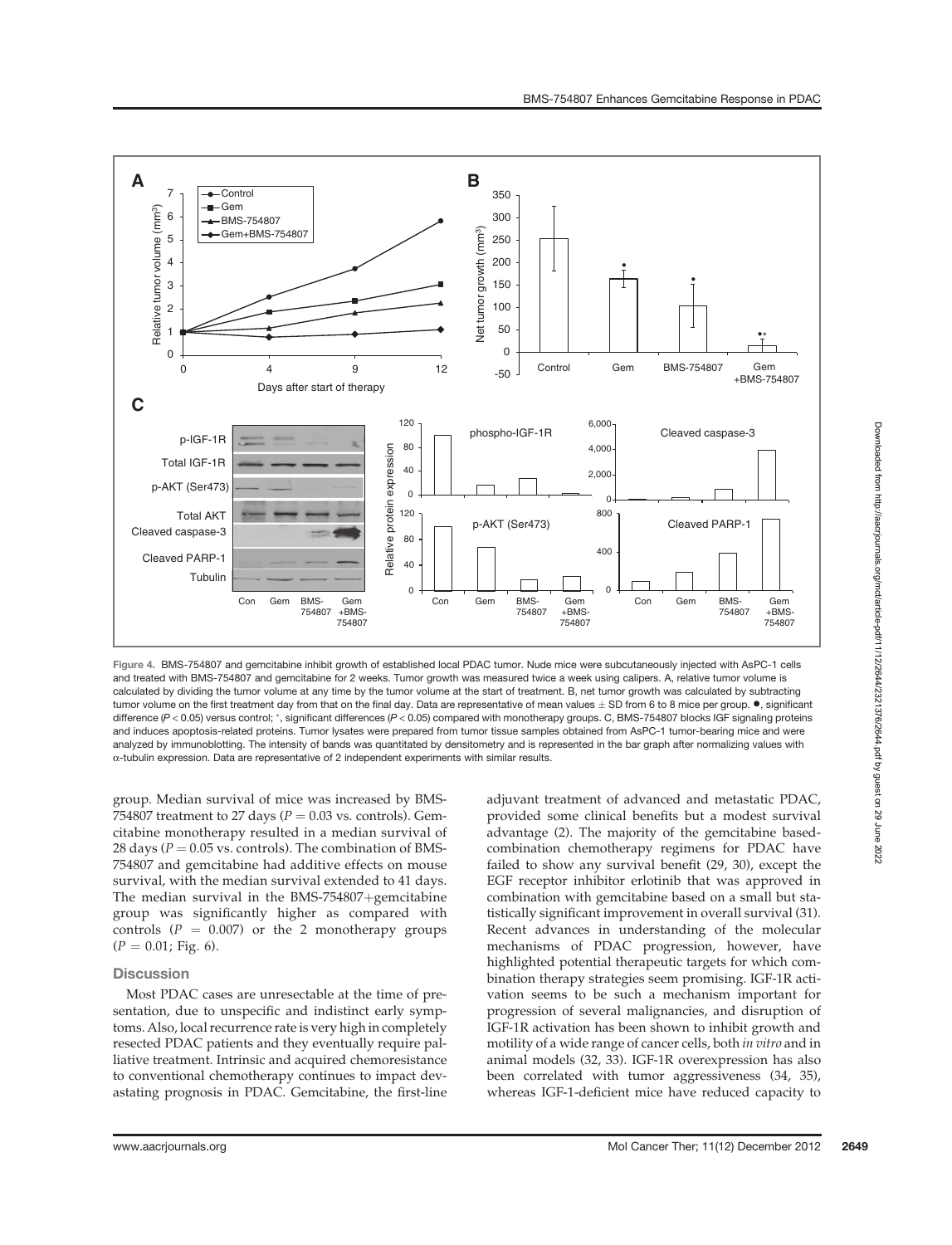

Figure 5. Effects of BMS-754807 and gemcitabine therapy on intratumoral proliferative and apoptotic activity. Nude mice were subcutaneously injected with AsPC-1 cells (0.75  $\times$  10<sup>6</sup>) and treated with BMS-754807 and gemcitabine, either alone or in combination, for 2 weeks. A, intratumoral proliferation was measured by immunostaining tissue sections with Ki67 nuclear antigen, and slides were photographed under a fluorescent microscope. Ki67-positive cells were counted in 5 different HPFs. B, intratumoral apoptosis was measured by staining tumor tissue section with terminal deoxynucleotidyl transferase–mediated dUTP nick end labeling (TUNEL) procedure and photographed under a fluorescent microscope. TUNEL-positive apoptotic cells were counted in 5 different HPFs. For both immunostaining experiments, the data are expressed as the mean  $\pm$  SD.  $\bullet$ , significant difference (P < 0.05) versus control; \*, significant differences (P < 0.05) compared with BMS-754807 and gemcitabine monotherapy groups.

support tumor growth and metastasis (36). Several approaches have been used to block IGF-1R-related tumorigenicity including antisense strategies, RNA interference, blocking antibodies, and tyrosine kinase inhibitors (37, 38). The blockage of IGF-1R signaling has been shown to enhance chemotherapy response in several cancer types in laboratory studies (39–41). Because IGF-1R and IR are highly homologous, antagonist development was initially focused toward monoclonal antibodies that selectively target IGF-1R and not affect IR signaling, which could lead to dysregulation of glucose homeostasis (42). Initial clinical studies with IGF-1R antibodies showed some responses in monotherapy (43) and in combination with cytotoxic chemotherapy (44). However, patients receiving antibody therapy have hyperglycemia indicating the potential of undesirable metabolic side effects of such therapy (45). Several reports showed the involvement of stimulation of IR by insulin or IGF-2 in cancer cell progression (14, 46) suggesting that IGF-1R and IR both are therapeutic targets and inhibition of both receptors may be required for maximum tumor growth inhibition. Our present study thus explored the effects of BMS-754807, a small-molecule inhibitor of both the receptors IGF-1R/IR, in combination with gemcitabine in PDAC.

Previous studies have shown the expression of IGF-1R in pancreatic cancer cells (6). We observed a differential expression of phospho-IGF-1R and IGF-1R in AsPC-1, BxPC-3, MIA PaCa-2, and Panc-1 cells, indicating a possible involvement of aberrant IGF signaling in PDAC progression. Interestingly, BMS-754807 inhibited the proliferation of all PDAC cells tested; importantly, in all lines there were additive inhibitory effects in combination with gemcitabine. The sensitivity of PDAC cells against BMS-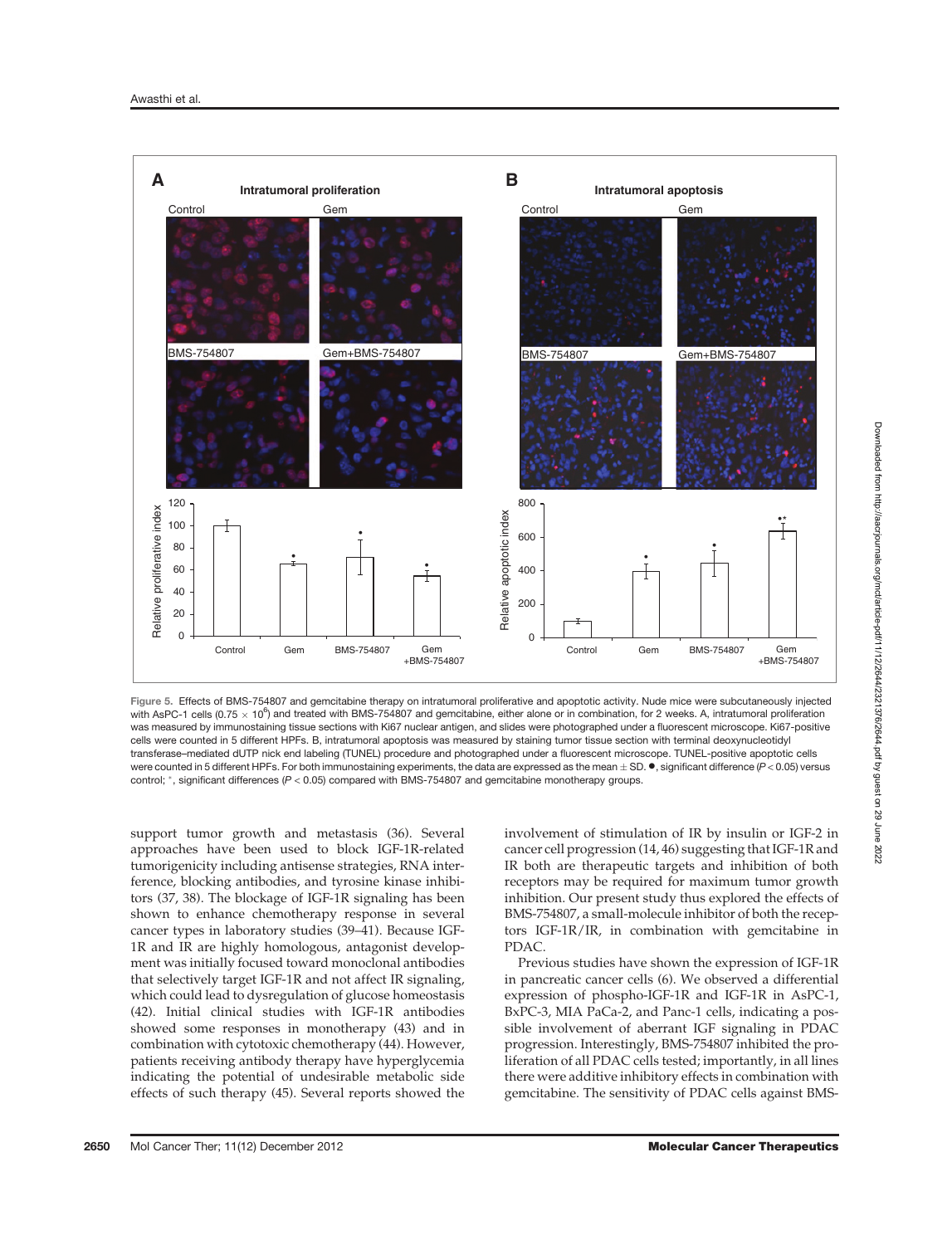Figure 6. Effects of BMS-754807 and gemcitabine therapy on the overall survival of mice. AsPC-1 cells  $(0.75 \times 10^6)$  were injected intraperitoneally in SCID mice and treatment started after 2 weeks with BMS-754807 (25 mg/kg, 5 times a week) and gemcitabine (100 mg/kg, 2 times a week) for 2 weeks. The curve represents the animal survival time from the beginning of therapy. The P values for survival differences compared with controls were 0.05 (Gem), 0.03 (BMS-754807), and 0.007 (Gem+BMS-754807); P values for comparisons to single agent groups were less than 0.01



754807 seemed to be directly correlated with the expression of phospho-IGF-1R. We found interesting that the 2 cell lines with greater resistance to gemcitabine had greater IGF-1R expression and greater inhibition after exposure to BMS-754807; a rationale to combine these 2 agents may therefore be specifically sensible to enhance clinical PDAC treatment effects. Additional validation of involvement of IGF signaling in PDAC comes from our finding that a PI3K/mTOR inhibitor (NVP-BEZ235) enhances gemcitabine response as PI3K/mTOR may serve as downstream component of IGFR signaling pathway (27). Therefore, further evaluation of combination of NVP-BEZ235 and BMS-754807 seems promising for PDAC clinical application. As previously reported in a human rhabdomyosarcoma cell line (21), we observed that in PDAC cells BMS-754807 treatment caused a decrease in phosphorylated IGF-1R and its downstream signaling protein phospho-AKT, and increased cleavage of apoptosis-related caspase-3 and PARP-1 proteins. These molecular signaling changes are likely operational in the BMS-754807-induced inhibition in cell proliferation and induction in apoptosis, and seem to represent good markers of in vivo activity testing and for clinical validation.

A recent study reported that BMS-754807 has some antitumor activity in multiple tumor models including epithelial, mesenchymal, and hematopoietic cancer cells (21). We observed that in a PDAC murine xenograft model, BMS-754807 inhibited local tumor growth as single agent and more importantly, caused additive effects in combination with gemcitabine. Analysis of intratumoral proliferation and apoptosis seem to be correlated with tumor growth inhibition data. Evaluation of target proteins in tumor tissue lysates showed that BMS-754807 treatment decreased levels of the activated form of IGF-1R and AKT, and induced levels of apoptosis-related proteins, indicating that the BMS-754807 therapy is indeed managing to affect these targets within the local tumor model.

Active PDAC progression involves multiple distinct mechanisms including induction in cancer cell proliferation, migration, differentiation, angiogenesis, and inhibition of cancer or stromal cell apoptosis. Previous studies in our laboratory have shown the benefits of targeting multiple pathways in different cellular compartments including epithelial, vascular, and stromal elements for PDAC treatment (27, 47–49). Gemcitabine itself has antiproliferative and proapoptotic effects on tumor cells, endothelial cells, and fibroblasts (27, 28). The molecular mechanisms for the enhancement in antitumor activity of gemcitabine by BMS-754807 addition is not completely clear, but it is likely caused by augmentation of its antiproliferative and proapoptotic activities and possibly not just restricted to the tumor cells of epithelial origin. Because of the multifactorial nature of the disease and limited effectiveness of gemcitabine, combination therapies targeting multiple pathways provide promising strategies for clinical evaluation. There is some evidence that combination therapy is superior to monotherapy for the management of pancreatic cancer (31). Recently, combination of gemcitabine with nab-paclitaxel has been shown to have substantial antitumor activity in patients with advanced pancreatic cancer in a phase I/II trial (50). On the basis of our findings, combination of gemcitabine and BMS-754807 is a reasonable clinical trial option for phase II evaluation after establishing toxicity of this combination.

Dysregulation of glucose homeostasis is an important concern of using BMS-754807 and therefore the advantage of inhibition of both IGF-1R and IR signaling might have to be balanced with the potential for metabolic side effects. We have not obtained any evidence for in vivo toxicity during a 2-week treatment course, but have no data on whether long-term inhibition of the IGF-1R and IR functions remains tolerable. A previous study reported only a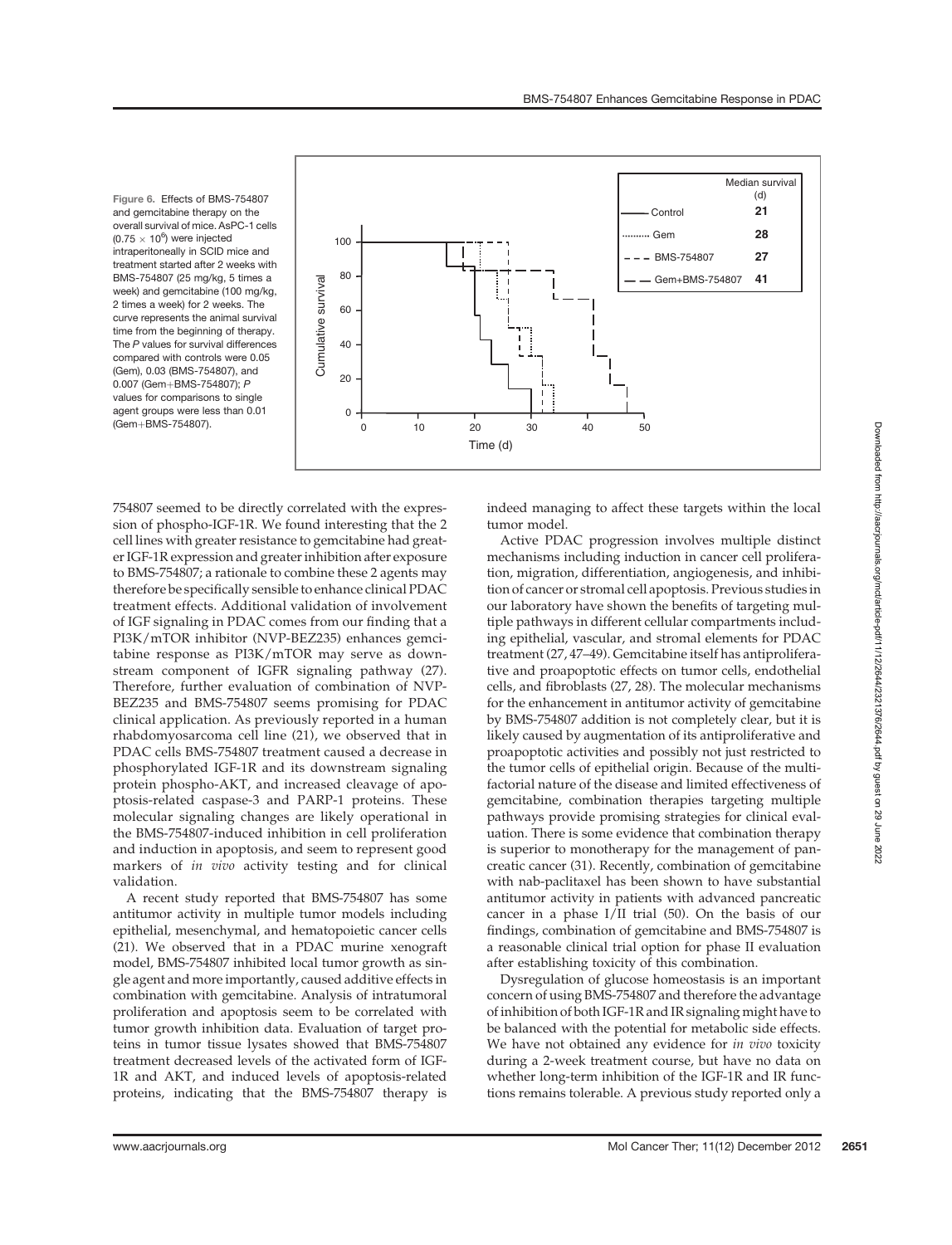short-term increase in serum glucose or insulin levels at doses up to 12.5 mg/kg, with an average weight change of  $-1.5$  g at 25 mg/kg, but no mortality (21). In our study, no significant change in mouse body weight was observed by BMS-754807 therapy, but blood glucose measurements were not obtained. In conclusion, our study indicates that BMS-754807 can mediate mechanism-specific antitumor activity in experimental PDAC, and it significantly improves gemcitabine response. These findings corroborate the rationale of blocking multiple pathways of IGF and insulin signaling, and support the potential of BMS-754807 as targeting agent for clinical PDAC therapy.

#### Disclosure of Potential Conflicts of Interest

No potential conflicts of interest were disclosed.

#### **References**

- 1. Jemal A, Siegel R, Xu J, Ward E. Cancer statistics, 2010. CA Cancer J Clin 2010;60:277–300.
- 2. Burris HA III, Moore MJ, Andersen J, Green MR, Rothenberg ML, Modiano MR, et al. Improvements in survival and clinical benefit with gemcitabine as first-line therapy for patients with advanced pancreas cancer: a randomized trial. J Clin Oncol 1997;15:2403–13.
- 3. Saif MW. Pancreatic cancer: highlights from the 42nd annual meeting of the American Society of Clinical Oncology, 2006. JOP 2006;7: 337–48.
- 4. Reni M, Cordio S, Milandri C, Passoni P, Bonetto E, Oliani C, et al. Gemcitabine versus cisplatin, epirubicin, fluorouracil, and gemcitabine in advanced pancreatic cancer: a randomised controlled multicentre phase III trial. Lancet Oncol 2005;6:369–76.
- 5. Ozawa F, Friess H, Tempia-Caliera A, Kleeff J, Buchler MW. Growth factors and their receptors in pancreatic cancer. Teratog Carcinog Mutagen 2001;21:27–44.
- Bergmann U, Funatomi H, Yokoyama M, Beger HG, Korc M. Insulinlike growth factor I overexpression in human pancreatic cancer: evidence for autocrine and paracrine roles. Cancer Res 1995;55: 2007–11.
- 7. Samani AA, Yakar S, LeRoith D, Brodt P. The role of the IGF system in cancer growth and metastasis: overview and recent insights. Endocr Rev 2007;28:20–47.
- 8. Resnik JL, Reichart DB, Huey K, Webster NJ, Seely BL. Elevated insulin-like growth factor I receptor autophosphorylation and kinase activity in human breast cancer. Cancer Res 1998;58:1159–64.
- Pollak MN, Schernhammer ES, Hankinson SE. Insulin-like growth factors and neoplasia. Nat Rev Cancer 2004;4:505–18.
- 10. Baserga R, Peruzzi F, Reiss K. The IGF-1 receptor in cancer biology. Int J Cancer 2003;107:873–7.
- 11. Baserga R. The insulin-like growth factor-I receptor as a target for cancer therapy. Expert Opin Ther Targets 2005;9:753–68.
- 12. Osborne CK, Bolan G, Monaco ME, Lippman ME. Hormone responsive human breast cancer in long-term tissue culture: effect of insulin. Proc Natl Acad Sci U S A 1976;73:4536–40.
- 13. Kido Y, Nakae J, Accili D. Clinical review 125: the insulin receptor and its cellular targets. J Clin Endocrinol Metab 2001;86:972–9.
- 14. Frasca F, Pandini G, Scalia P, Sciacca L, Mineo R, Costantino A, et al. Insulin receptor isoform A, a newly recognized, high-affinity insulin-like growth factor II receptor in fetal and cancer cells. Mol Cell Biol 1999;19:3278–88.
- 15. Pandini G, Vigneri R, Costantino A, Frasca F, Ippolito A, Fujita-Yamaguchi Y, et al. Insulin and insulin-like growth factor-I (IGF-I) receptor overexpression in breast cancers leads to insulin/IGF-I hybrid receptor overexpression: evidence for a second mechanism of IGF-I signaling. Clin Cancer Res 1999;5:1935–44.
- 16. Pandini G, Frasca F, Mineo R, Sciacca L, Vigneri R, Belfiore A. Insulin/ insulin-like growth factor I hybrid receptors have different biological

#### Authors' Contributions

Conception and design: N. Awasthi, R.E. Schwarz Development of methodology: N. Awasthi, R.E. Schwarz

Acquisition of data (provided animals, acquired and managed patients, provided facilities, etc.): N. Awasthi, C. Zhang, W. Ruan, M.A. Schwarz, R.E. Schwarz

Analysis and interpretation of data (e.g., statistical analysis, biostatis-tics, computational analysis): N. Awasthi, C. Zhang, W. Ruan, R.E. Schwarz

Writing, review, and/or revision of the manuscript: N. Awasthi, R.E. Schwarz

Study supervision: R.E. Schwarz

The costs of publication of this article were defrayed in part by the payment of page charges. This article must therefore be hereby marked advertisement in accordance with 18 U.S.C. Section 1734 solely to indicate this fact.

Received July 24, 2012; revised September 14, 2012; accepted September 26, 2012; published OnlineFirst October 9, 2012.

characteristics depending on the insulin receptor isoform involved. J Biol Chem 2002;277:39684–95.

- 17. Beltran PJ, Mitchell P, Chung YA, Cajulis E, Lu J, Belmontes B, et al. AMG 479, a fully human anti-insulin-like growth factor receptor type I monoclonal antibody, inhibits the growth and survival of pancreatic carcinoma cells. Mol Cancer Ther 2009;8:1095–105.
- 18. Ii M, Li H, Adachi Y, Yamamoto H, Ohashi H, Taniguchi H, et al. The efficacy of IGF-I receptor monoclonal antibody against human gastrointestinal carcinomas is independent of k-ras mutation status. Clin Cancer Res 2011;17:5048–59.
- 19. Haluska P, Shaw HM, Batzel GN, Yin D, Molina JR, Molife LR, et al. Phase I dose escalation study of the anti insulin-like growth factor-I receptor monoclonal antibody CP-751,871 in patients with refractory solid tumors. Clin Cancer Res 2007;13:5834–40.
- 20. Munshi S, Hall DL, Kornienko M, Darke PL, Kuo LC. Structure of apo, unactivated insulin-like growth factor-1 receptor kinase at 1.5 A resolution. Acta Crystallogr D Biol Crystallogr 2003;59:1725–30.
- 21. Carboni JM, Wittman M, Yang Z, Lee F, Greer A, Hurlburt W, et al. BMS-754807, a small molecule inhibitor of insulin-like growth factor-1R/IR. Mol Cancer Ther 2009;8:3341–9.
- 22. Huang F, Hurlburt W, Greer A, Reeves KA, Hillerman S, Chang H, et al. Differential mechanisms of acquired resistance to insulin-like growth factor-i receptor antibody therapy or to a small-molecule inhibitor, BMS-754807, in a human rhabdomyosarcoma model. Cancer Res 2010;70:7221–31.
- 23. Kolb EA, Gorlick R, Lock R, Carol H, Morton CL, Keir ST, et al. Initial testing (stage 1) of the IGF-1 receptor inhibitor BMS-754807 by the pediatric preclinical testing program. Pediatr Blood Cancer 2011; 56:595–603.
- 24. Awasthi N, Schwarz MA, Verma V, Cappiello C, Schwarz RE. Endothelial monocyte activating polypeptide II interferes with VEGFinduced proangiogenic signaling. Lab Invest 2009;89:38–46.
- 25. Schwarz RE, Schwarz MA, *In vivo* therapy of local tumor progression by targeting vascular endothelium with EMAP-II. J Surg Res 2004; 120:64–72.
- 26. Schwarz RE, McCarty TM, Peralta EA, Diamond DJ, Ellenhorn JD. An orthotopic in vivo model of human pancreatic cancer. Surgery 1999;126:562–7.
- 27. Awasthi N, Yen PL, Schwarz MA, Schwarz RE. The efficacy of a novel. dual PI3K/mTOR inhibitor NVP-BEZ235 to enhance chemotherapy and antiangiogenic response in pancreatic cancer. J Cell Biochem 2012;113:784–91.
- 28. Awasthi N, Kirane A, Schwarz MA, Toombs JE, Brekken RA, Schwarz RE. Smac mimetic-derived augmentation of chemotherapeutic response in experimental pancreatic cancer. BMC Cancer 2011;11:15.
- 29. RochaLima CM, Green MR, Rotche R, Miller WH Jr, Jeffrey GM, Cisar LA, et al. Irinotecan plus gemcitabine results in no survival advantage compared with gemcitabine monotherapy in patients with locally